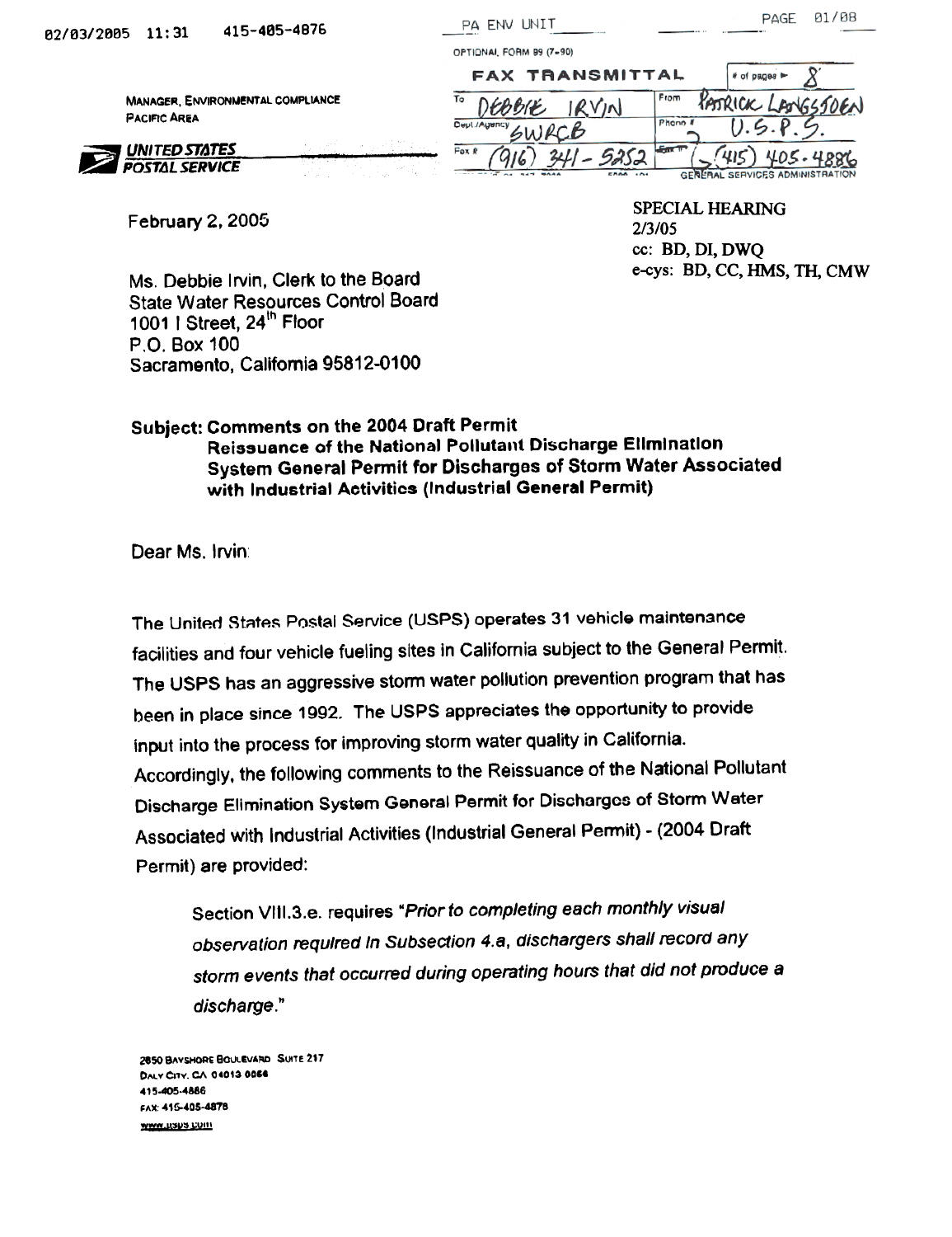USPS requests that the SWRCB strike the requirement to record storm events that do not produce a discharge since rainfall data is collected and made available through a variety of sources such as the California Data Exchange Center (http://cdec.water.ca.gov/). Requiring employees to record on a daily basis storm events that do not produce a discharge places an undue additional burden on scarce resources, particularly onerous for small businesses. added the recording requirement to heighten permittee awareness and to certify that dischargers sampled the first two eligible storm events. The USPS advocates that the recording requirement can be replaced by dischargers certifying in the Annual Report that samples were collected during the first two eligible storm events of the year.

2 One Time Comprehensive Pollutant Scan (Section VIII.6., Page 20) requires dischargers to analyze at least one sample collected trom the first storm event during the 2008-2009 compliance year for Chemical Oxygen Demand, Copper, Zinc. Lead, Aluminum, Iron, Magnesium, Arsenic, Cadmium, Nickel, Mercury, Selenium, Silver, and and to submit the analytical results with their Annual Report. The Fact Sheet states that "The SWRCB acknowledges that a scientific study, which is based on statewide facilities from a variety of industries, may produce more reliable data in a more cost-effective manner. Therefore, this General Permit allows for modification of the requirement for a monitoring scan of metals, COD, and SVOCs in the event that dischargers propose an alternative, representative statewide monitoring program."

USPS requests further clarification on the number of samples required to be analyzed for the pollutant scan. It is unclear whether the number of samples analyzed according to Section VIII.4. should also be the number analyzed for the pollutant scan. For example, Facility  $X$  has five drainage areas associated with industrial activity. Facility X collects one sample from each drainage area and analyzes a total of five samples for the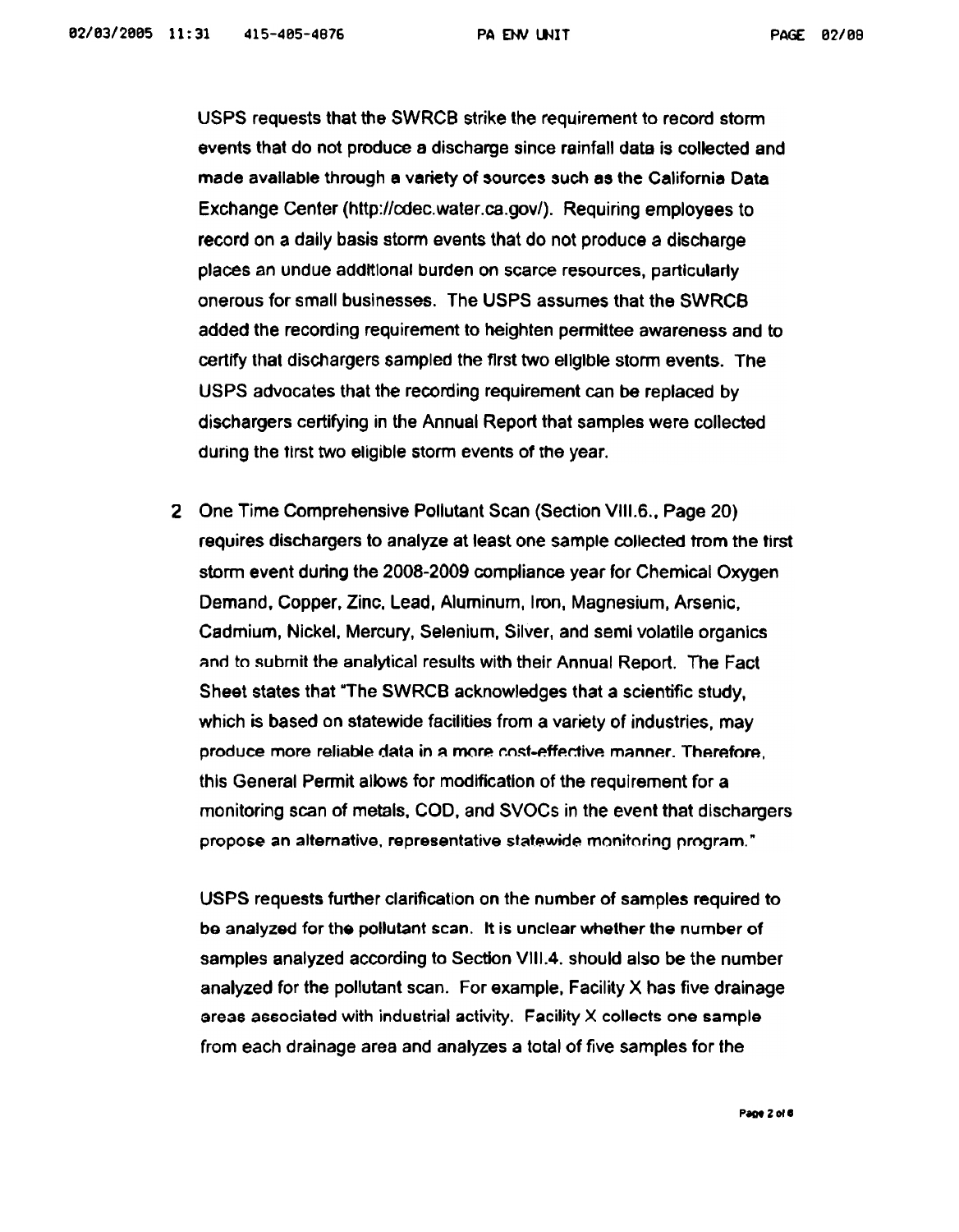parameters listed in Section VIII.4.c. Does Facility X need to analyze all 5 samples for the pollutant scan, or may the facility analyze one of the five samples collected at the facility for the pollutant scan?

USPS also assumes that the reference to Section VIII.S.c. in Section VIII.B.a Is a typo and should be Section VIII.4.c. Similarly. USPS assumes that references to 7.a and 7.b. in Sections VIII.6.a and VIII 6.b. should be 6.a. and B.b. respectively.

USPS objects to the Permit requiring dischargers to perform the pollutant scan since it requires dischargers to perform unscientifically based "research" in support of potential effluent limitations. The scientific validity of using the pollutant scan results for promulgating statewide policy is called Into question given the variability inherent in sampling performed by multiple dischargers with varying degree of competence and sampling conditions. USPS advocates that effluent limits should be based upon research with scientifically valid methods conducted by a state agency on a statewide basis.

- 3. As part of the corrective actions that must be implemented if a benchmark value is exceeded, a certification must be submitted to the RWQCB (Section V. 7., Page 6). USPS requests clarification in Section V. 7 .c.iii. that one of the certifications that may be received are that "There are no sources of the pollutants at the facility." USPS requests clarification that the language be revised to state that "There are no industrial sources of pollutants at the facility", This revised language would allow for conditions in which pollutants in the storm water samples are due to natural sources or non-industrial activity such as an employee vehicle parking lot.
- 4 In the draft Permit, US EPA Multi-sector Benchmark Values are given increased importance and used as triggers for increased monitoring and BMP review and improvement actions. Because of the emphasis and the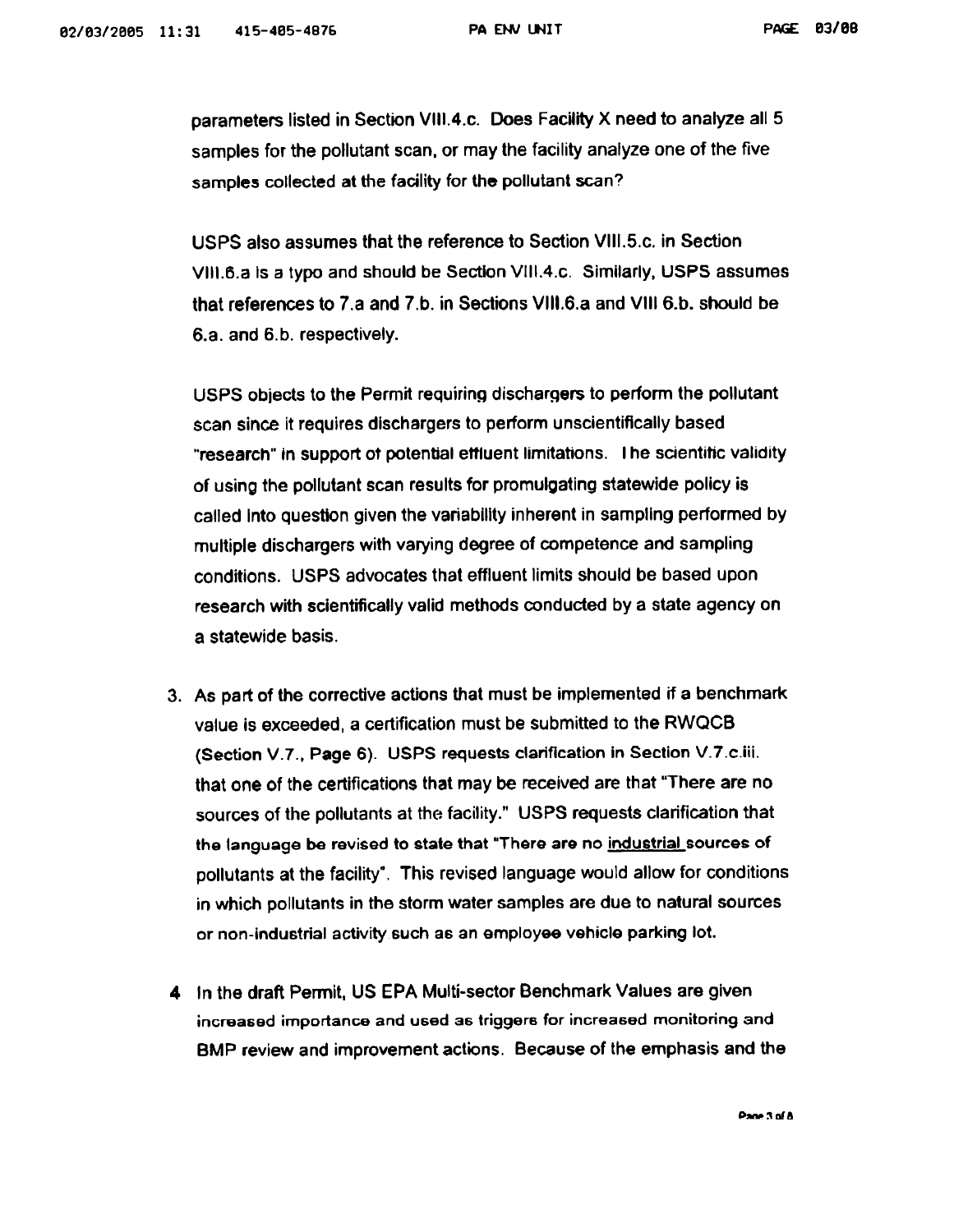potential cost to the citizens of California for complying benchmarks, USPS requests that the State review the benchmark values and develop guidance for their appropriate use including adjustments for receiving water hardness and salinity, corrections for dissolved versus total fractions as well as supporting data for new benchmarks proposed in the draft Permit for TOC and Specific Conductance.

5. The 2004 proposed general permit requires additional sample collection if analytical results exceed benchmark values (Section VIII.4.t., Page 19). The Fact Sheet states that "benchmarks are derived from USEPA's multisector permit. USEPA allows dischargers to discontinue sampling if the discharges are below the benchmarks, and instructs dischargers to "consider" inclusion of improved BMPs if the discharges are "considerably above" the benchmark levels. In this General Permit, there is no reduction in sampling based on benchmark levels, and, If the discharges are above one or more of the benchmarks, the discharger must revise its SWPPP to improve BMPs and must sample the next two consecutive qualified storm events."

The Fact Sheet also states that "those in favor of requiring only visual observations argue that sampling and analysis is unnecessary because (1) this General Permit does not Include numeric effluent limitations so the usefulness of sampling and analysis data is limited. (2) a significant majority of dischargers should be able to develop appropriate BMPs without sampling and analysis data, (3) most pollutant sources and pollutants can be detected and mitigated through visual observations, (4) the costs associated with quantitative sampling and analysis are excessive and disproportional to any benefits, (5) the USEPA storm water regulations do not require sampling, (6) the USEPA's nationwide permit relies heavily on visual observations and only requires a limited number of specific industries to conduct sampling and analysis, and (7) the majority of dischargers are small businesses and do not have sufficient training or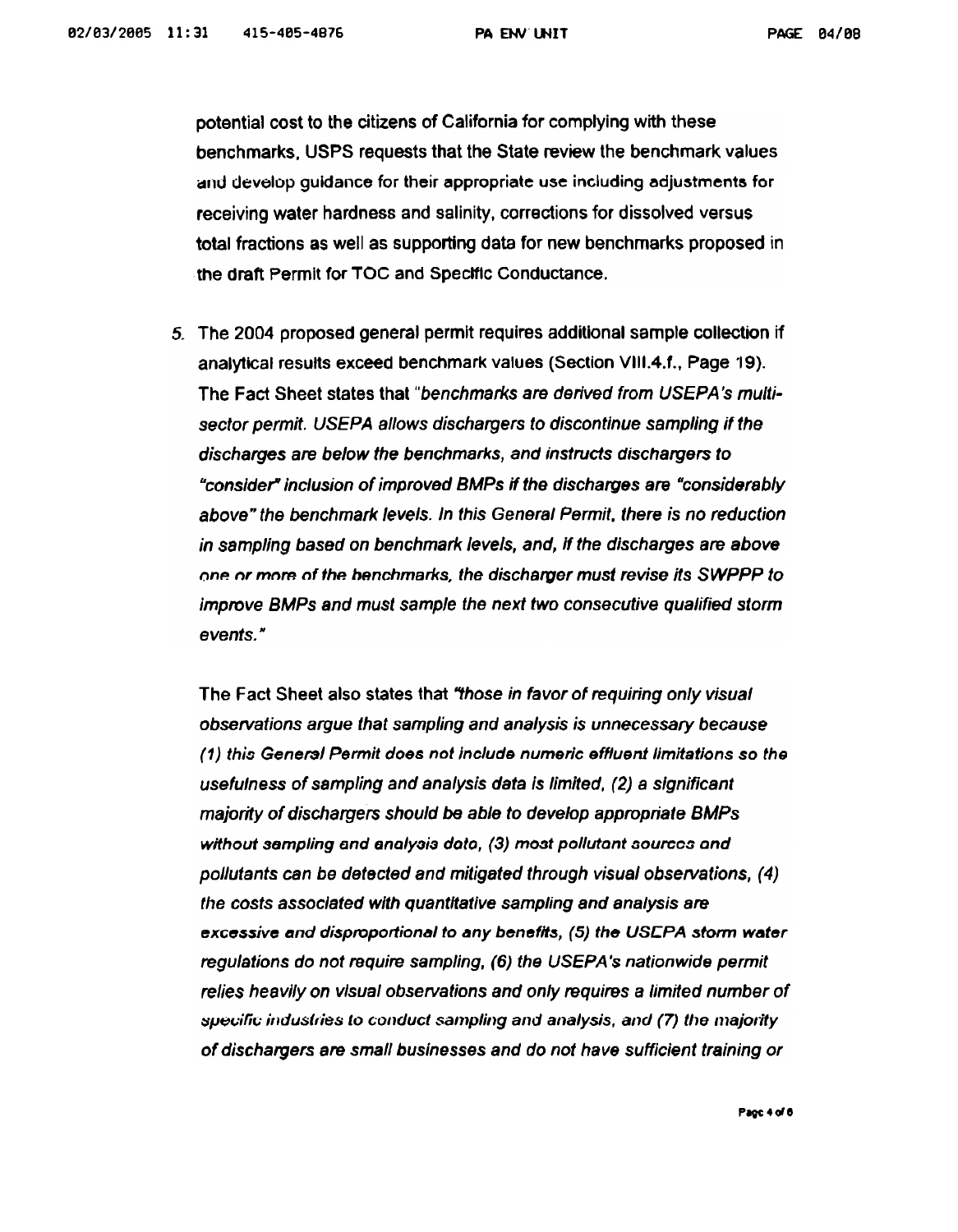## PA ENV UNIT PAGE 85/88

understanding to perform accurate sampling and analysis."

The SWRCB states in the Fact Sheet that the "benchmarks are not numeric storm water effluent limits, are not related or necessarily protective of any specific receiving water, and exceedances of these benchmarks are not automatically considered permit violations. Similar to the USEPA multi-sector permit, when sample results exceed one or more of the benchmarks, dischargers are required to re-evaluate the effectiveness of their BMPs and develop, when appropriate, additional BMPs." However. by requiring additional sampling (and imposing significant additional costs) for benchmark exceedances, the SWRCB has effectively given benchmark values the equivalent weight of numeric storm water effluent limits. As stated by the SWRCB, the benchmarks are not necessarily protective of any specific receiving water and therefore, it remains unclear whether exceeding benchmarks, especially minor exceedances, would constitute any potential impact or impairment to a water body. As the SWRCB points out, results from grab samples of stormwater are qualitative. Comparing this qualitative data to specific benchmarks and using the comparison as the basis for costly control and monitoring actions ascribes more certainty to the results than is warranted. In addition, the SWRCB stated that it "believes that a significant majority of dicchargero should bo able to dovolop approprlato BMPs without costly quantitative sampling and analysis" and that "the SWRCB considers the difficulty and costs associated with developing quantitative sampling and analysis programs at all 9,500 facilities currently permitted to outweigh the limited benefits. The problems of requiring quantitative monitoring lie mainly with the costs and diffIculty of accurately sampling storm water discharges." Therefore, any potential benefit of added sampling would not outweigh the significant added sampling costs. It is possible that costs could be excessive if a facility would need to sample every eligible storm event for minor exceedances, especially if they are due to non-industrial activities. Scarce organizational resources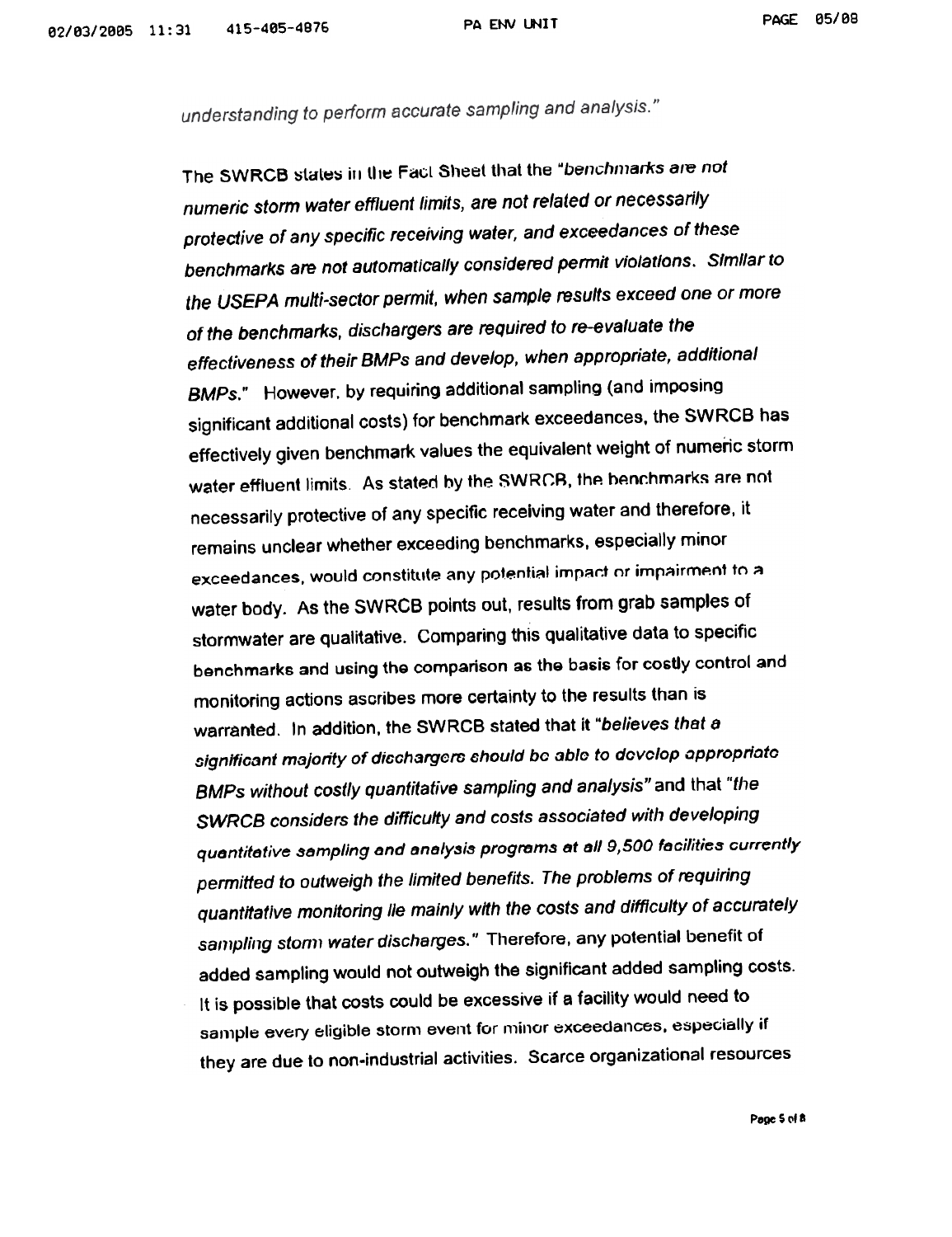could be better used for improving BMPs rather than for increased sampling costs.

6. Attachment 5 No Exposure Certification (NEC) Form and Instructions, Part B. Guidance 4. Industrial Materials/ Activities That Do Not Require a Storm-Resistant Shelter B.ASTs.

The NEC Guidance states "Above Ground Storage Tanks (ASTs). In addition to generally being considered not exposed, ASTs may also be exempt from the prohibition against adding or withdrawing material to / from external containers. ASTs typically use transfer valves to dispense materials which support facility operations (e.g., heating oil, propane, butane, chemical feedstock) or fuel for delivery vehicles (gasoline, diesel, compressed natural gas). For operational ASTs to qualify for no exposure:

> i. They shall be physically separated from and not associated with vehicle maintenance operations.

> ii. There shall be no leaks from piping, pumps, or other equipment that could contact storm water.

iii. Wherever feasible, ASTs shall be surrounded by<br>some type of physical containment (e.g., an impervious dike, berm or concrete retainlnQ structure) to prevent runoff in the event of a structural failure or leaking transfer valve. Note: any resulting unpermitted discharge would violate the CWA."

Question 10 of the NEC Instructions also states

"Q10. Can secondary containment around an outside exposure area qualify for the no exposure exclusion?

A. In general, if the secondary containment is adequately engineered to prevent any failure. leakage, or overllow such that there would simply be no discharge from that area of the facility, no exposure could be claimed. Note: there must be proper disposal of any water or liquids collected from the containment (e.g., discharged in compliance with another NP DES permit, treated, or trucked offsite)."

The Guidance states that uncovered ASTs that are associated with vehicle maintenance facility operations do not qualify for a no exposure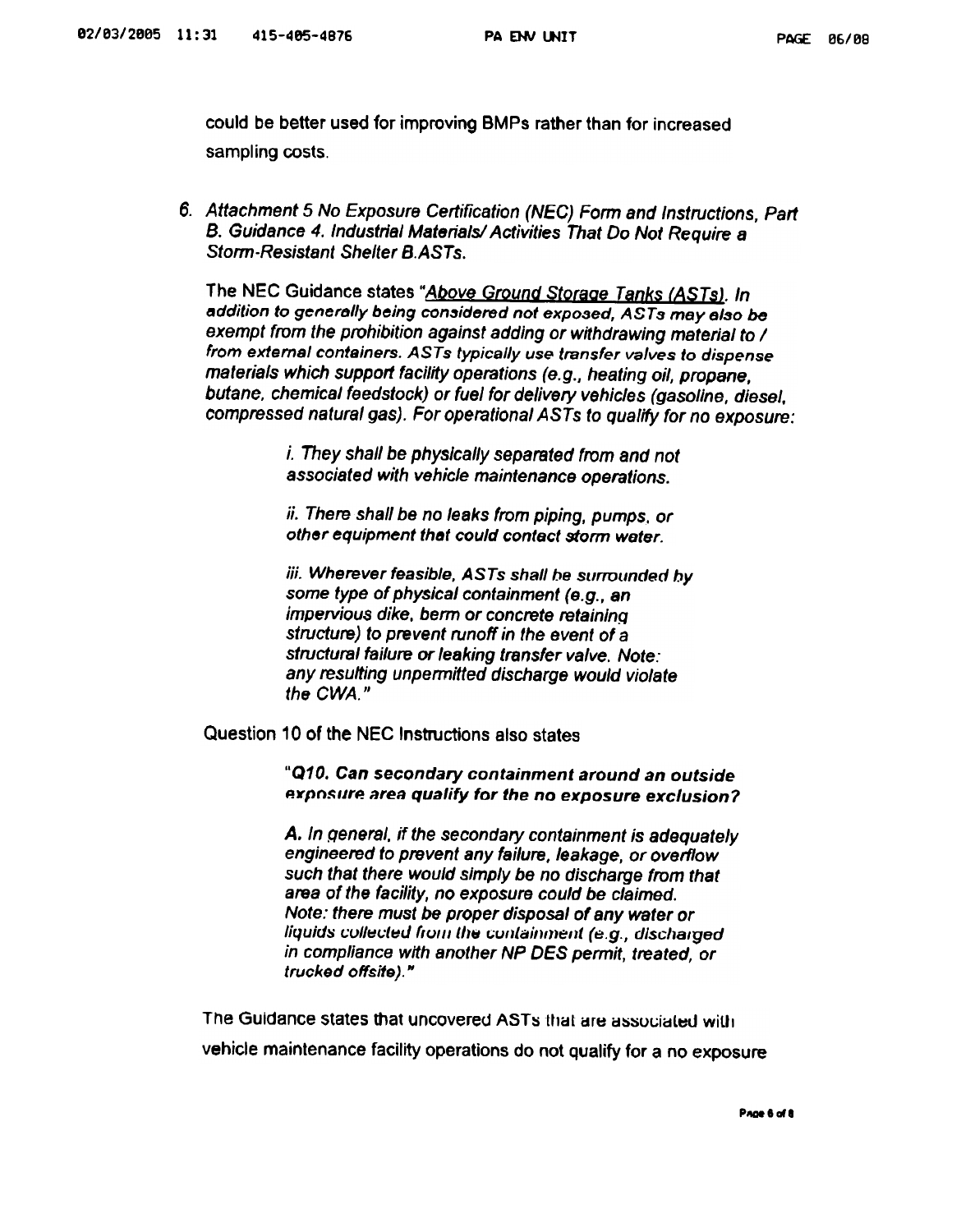status even if the AST is surrounded by secondary containment. USPS requests that the SWRCB clarify that uncovered ASTs associated with vohiclc maintcnance facility operations that are surrounded by secondary containment from which storm water does not discharge to the storm drain system are not considered exposed (see SWRCB answer to Question 10 of NEC instructions quuled above).

7. Attachment 5 No Exposure Certification (NEC) Form and Instructions, Part B. Guidance 4. Industrial Materials/Activities That Do Not Require a Storm-Resistant Shelter d. Adequately maintained vehicles.

The guidance states "However, vehicles that have been washed or rinsed that are not completely dry prior to outside exposure will cause a condition of exposure."

USPS asserts that a washed and rinsed but still wet vehicle would not pose a pollutant risk if any water that dripped off the vehicle is clean rinse water, if any water that dripped off does not discharge to the storm drain system, or if the vehicle does not track dirty wash water out of a wash bay. USPS requests that clean rinsed but still wet vehicles not be considered an exposure.